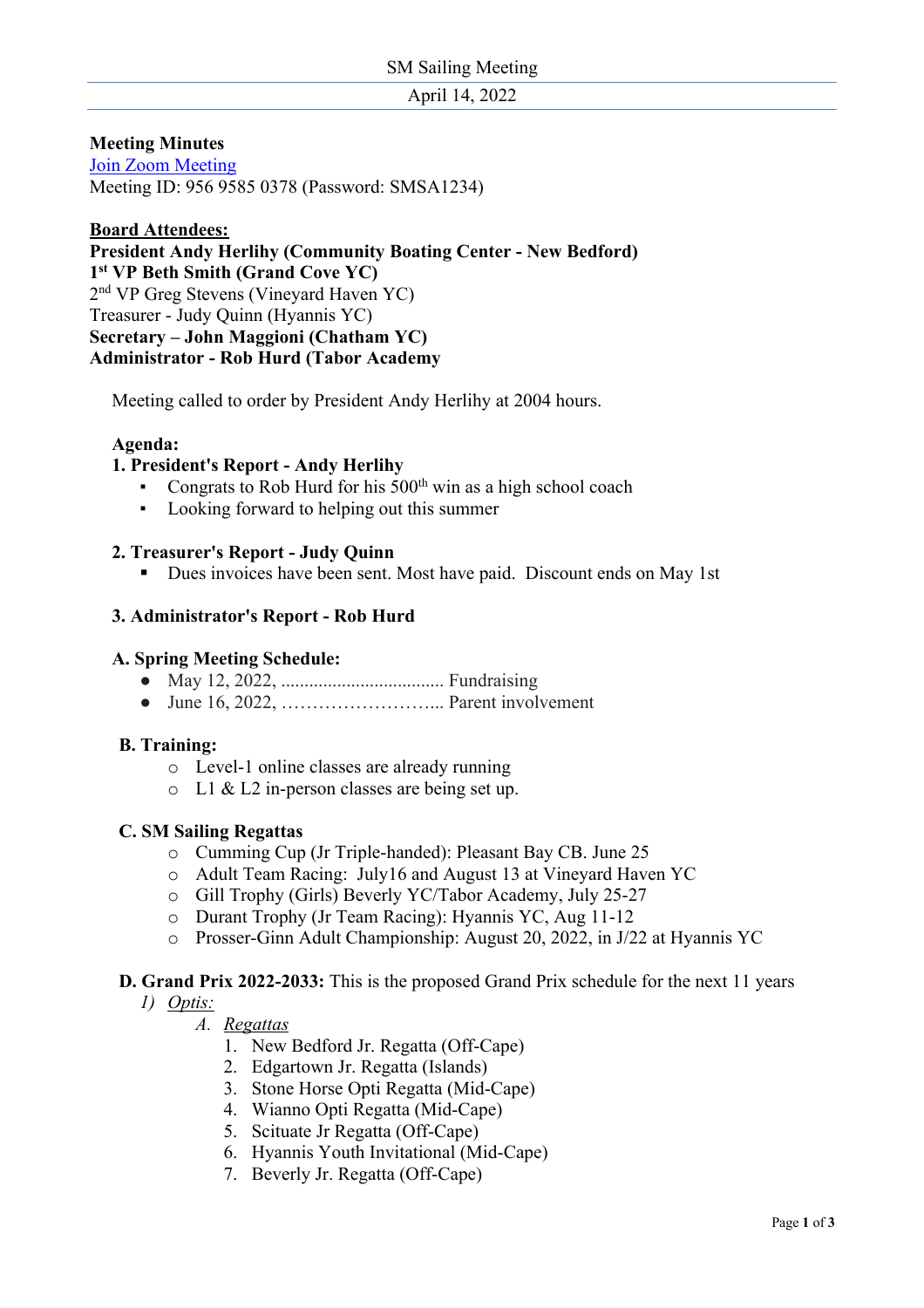# February 10, 2022

- *B. Rotation:*
	- o Always: Edgartown,
	- oTwo of these three: Stone Horse, Wianno, Hyannis
	- oTwo of these three: New Bedford, Scituate, Beverly
- *C. Scoring:* 
	- oFive regattas, count your best four
- *2) C420:*
	- *A. Regattas*
- New Bedford Jr. Regatta (Off-Cape)
- Edgartown Jr. Regatta (Islands)
- Vineyard Haven Jr. Regatta (Islands)
- Falmouth Regatta (Upper-Cape)
- Scituate Jr. Regatta (Off-Cape)
- Hyannis Youth Invitational (Mid-Cape)
- Beverly Jr Regatta (Off-Cape)
- *B. Rotation:*
	- o Alternate: Edgartown or Vineyard Haven
	- o Alternate: Falmouth or Hyannis
	- oTwo of these three: New Bedford, Scituate, Beverly
- *C. Scoring:*

oFour regattas, count your best three.

#### o **Discussion:**

- Rework the Optis so that it is 6 regattas. Edgartown and the other 6 rotate.
- New plan will be worked out and posted

# **D. Regattas Logistics**

- o **Trailers:**
	- Who drives the trailers?
		- Most clubs it is parents.
		- § Have you checked with the club insurance about private cars pulling a club trailer?
	- Who maintained the trailers?
		- § Dock master at Hyannis
		- Junior instructor at other club's Volunteers at Quissett
	- Do any clubs do trailer driving practice?
		- Not many but all thought it was a good idea.
- o **Towing boat**
	- Edgartown: tows a lot b/c the trailer only holds 3-4 420s
	- Load up the RC boat to bring Optis
	- Stone Horse: Trailer to Falmouth and then sail across to Vineyard
	- Ouissett: Will tow through Woods Hole to Vineyard or if they are on the trailer already, bring them to Falmouth and sail/tow across
	- Beverly: Tow to New Bedford and Vineyard
	- Hyannis: Mostly trailers
- o **Food:** 
	- How do you decide what to do give away and how do you pay for it?
	- Club subsides some of the cost; regatta fee covers the rest.
- o **Regatta Registration.**